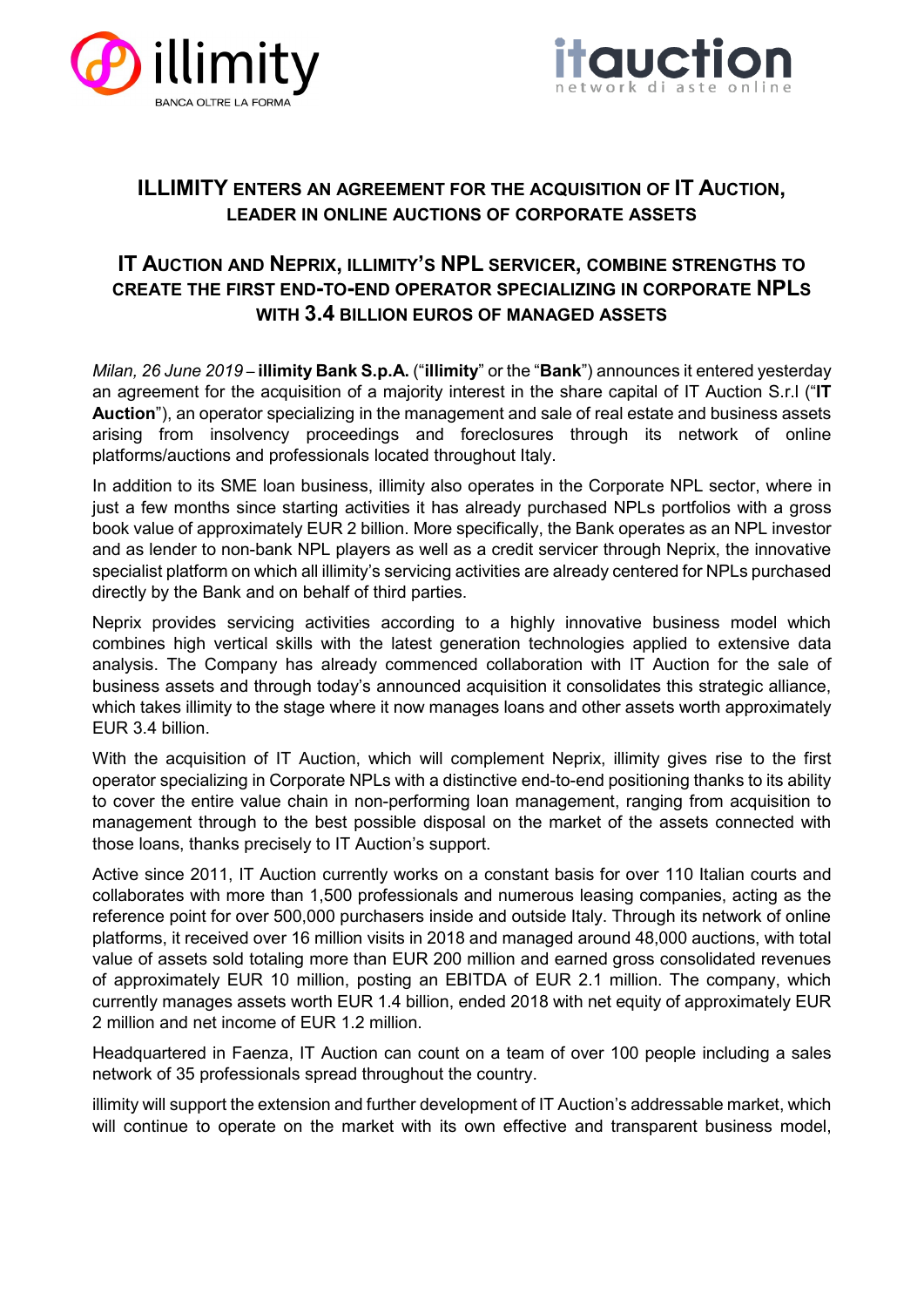



strengthened by the further visibility that the Bank and Neprix are able to provide.

The acquisition of IT Auction will allow the Bank to benefit from significant synergies. On the one hand it will be able to internalize part of the commission margins due as part of asset disposal activities, and on the other it will profit from lower facility management costs. In addition, illimity will be able to add additional skills and data on times and costs connected with the valuation of the various real estate assets and capital goods to its original and proprietary NPL pricing system.

In detail, the agreement envisages the purchase of 70% of the share capital of IT Auction at a price of EUR 10.5 million. The closing of the transaction, due to take place by the end of 2019, is subject among other things to obtaining prior authorization from the Supervisory Authority, as well as to the positive outcome of the other conditions precedent envisaged by the agreement, standard for this type of operation.

The remaining 30% of IT Auction will continue to be held by the present shareholders, amongst whom the company's current top management who will remain in the business to implement the business plan. illimity will be able to purchase the additional shareholding on the occurrence of certain specific events, in accordance with mechanisms agreed between the parties in the logic of aligning the goals of achieving the business plan's targets and maximizing the value.

**Andrea Clamer**, Head of illimity's NPL Investment & Servicing Division, commented*: "This transaction, whose aim is to create a leadership position in the non-performing loans market, will enable us to cover the entire value chain, from underwriting to loans servicing through to the enhancement of the value and remarketing of the underlying assets. We will be able to achieve considerable synergies and economies of scale, increasing the transparency and efficiency of the way in which loans are managed and maximizing the value of the real estate and business assets provided as collateral. This acquisition will therefore give rise to the first servicer in Italy specializing in corporate loans with end-to-end management of the position."*

**Renato Ciccarelli,** Founder of IT Auction, stated: "*In the space of just a few years IT Auction has grown rapidly and sustainably by implementing a business model that sets its sights on achieving a transparent enhancement of asset value through online auctions. Today's deal represents a new and important milestone in our history, and I am especially proud to accomplish it with a partner such as illimity, an innovative start-up that has already successfully established itself on the market. The collaboration born today will allow us to work together to achieve new major goals on the market."*

\*\*\*

For further information:

*Investor Relations* Silvia Benzi: +39.349.7846537 - +44.774.1464948 [silvia.benzi@illimity.com](mailto:silvia.benzi@illimity.com)

*Press & Communication illimity*

Isabella Falautano, Francesca D'Amico Sara Balzarotti, *Ad Hoc Communication Advisors* +39.340.1989762 [press@illimity.com](mailto:press@illimity.com) +39.335.1415584 [sara.balzarotti@ahca.it](mailto:sara.balzarotti@ahca.it)